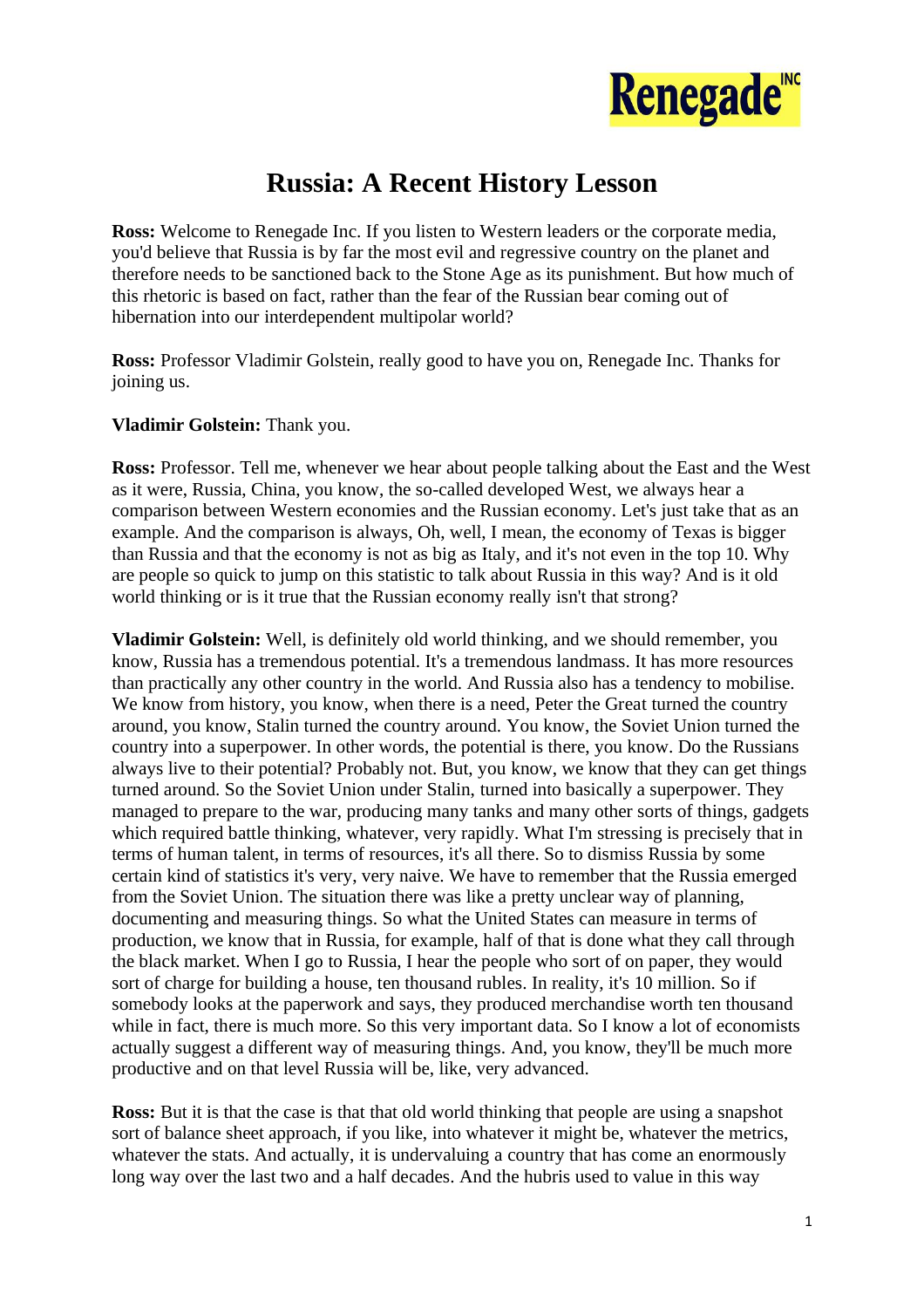

actually creates a complacency in the West, whereas the Russian bear is actually moving quicker and more efficiently than we give it credit for.

**Vladimir Golstein:** That's absolutely true. And you know, I go to Russia and I observe many things. And you can imagine, for example, the famous situation with sort of forced Ukraine sanctions they introduced and Russia said, we're not going to buy products from the EU. And literally within two years, they began to produce very good stuff, domestically. You go to restaurants now they have all this fancy food produced domestically. They create things. They build things. So the Russians are quick sided you. There's almost like a tradition that, you know, like when, again going back to Peter the Great that brings people to the West, say, OK, I want to build a ship. I want to do this, you know, build this and they build them very quickly. So I think now with the possibility of going back and forth, when the Soviet Union collapsed, there was like a few years and unfortunately, that was a time when a lot of Western observers would go to Russia. And they would see a collapse, they would see inefficiency. They would see corruption. They would see crime and they projected, OK, that's the way it is. It's not the way it is now, you know.

**Ross:** Have sanctions created, and the made in Russia a tagline on a lot of the products now coming from that area of the world, has the sanctions built an internal capacity, which has actually been an own goal for the EU and the Americans?

**Vladimir Golstein:** Definitely the sanctions didn't achieve what they wanted to achieve. And in fact, I think sanctions are very good for Russia. There is always talk about that until there is a trouble, the Russian president wouldn't move until there is external pressure. So now I think, first of all, the country appears much more cohesive. There is much more friendliness now. Before that, there was like still sort of after collapse, there was this and this. Now they feel an external pressure and people are more friendly and more open to each other, more willing to cooperate, more interested and you know and they are inventing things, doing things. You can go to a lot of cities, not necessarily Moscow and St Petersburg, there will be young people opening bars, opening cafes, opening little businesses. So I think the more sanctions there are the better. But maybe for some poor countries, say if you take Cuba or whatever which cannot produce something and they put sanctions in terms of their oil, then it might be an issue. But Russia doesn't need anything. They actually have everything they want and then some. So the only thing I suspect they need, is probably some Western know-how and definitely some capitals for investment. And there is one additional problem that a lot of wealthy Russians probably invest money somewhere else. But eventually they will find a way around that to.

**Ross:** Coming to the idea of collapse, when the Soviet Union did fall over, capitalism reigned supreme - well, so we were told - a lot of the excesses were justified, a lot of markets went bananas and we also know that one of the side effects of that is massive inequality and also environmental degradation. This apparent reigning supreme of capitalism, do you see the neoliberal West now crumbling in a way that hasn't delivered on a lot of the promises that were given at that juncture when the Soviet Union fell and apparently capitalism was the poster boy for liberation?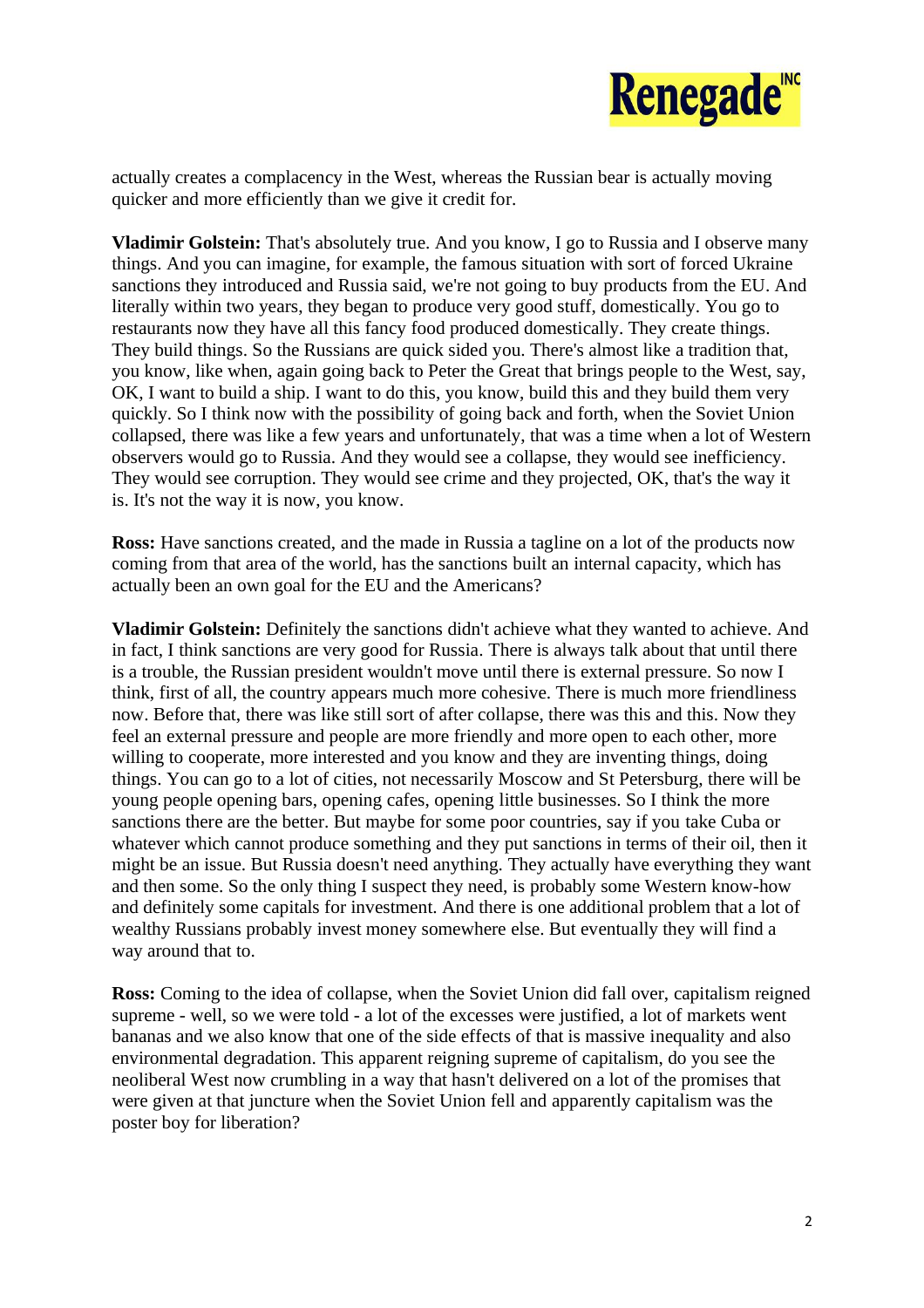

**Vladimir Golstein:** Well, the Russians have to learn and they sort of are capable of learning. And what they have to learn is that the West is not panacea. And they also have to look East and learn certain things from China because for a while, you know, during the Soviet time, there was like still as tradition in Russia that, you know, Russia is an older brother and China is a younger brother and with it, we don't have much to learn from them. We are, in fact, in advance. Now, a lot of Russian's finally began to trade with China. They go to China. They learn from China. And they learn that there are certain things that just rampant neoliberal capitalism is not the solution precisely because they see on the world stage how China is actually gaining against the West. So they will learn and they already have a potential for like sort of a social structure, social message, social thinking. So it just, you know, they need an extra push and they'll would be able to combine, I would say, the best of the East and the best of the West. But, further, in the West, which just shows its bankruptcy on practically every turn, it's really kind of naive approach and luckily Russians, have seen that it doesn't work. So I think this kind of infatuation with the West is definitely gone. I mean, sanctions function, if you wish on a literal physical level, but also on a metaphorical one. That is, you know, Russians are trying to trade with everyone, you know. I remember in St Petersburg, they would sell some kind of, you know, peaches, and I looked where are they coming from. And some of them are coming from the Middle East. Some of them are coming from Latin America. Some of them are coming from South Africa. So they're trading, they are open, they're interested in trade and they have plenty to offer, of course, gas and whatever. But also on a more kind of intellectual level, they realise that the West is not necessarily a friend that the West treats us condescendingly and thinks they can just squeeze us and whatever and the Russians have their own kind of pride or whatever. So they will learn and they understand that many things can be done differently. What is a little bit troublesome, and I think one hopes that Russia will get out of it, is that a lot of the Russian elite, they still got their dream to send their child to Oxford, Cambridge or Harvard, and then they get a little bit brainwashed. So Western ways are good ways and the only ways. So there is a certain tension. But I think eventually they would learn and know that China has a lot to offer, Iran has plenty of things to offer. So I think the West used to be the only play in town and that's why sanctions could have worked. But not anymore. Not anymore. And that's just one thing which the West can't still come to terms with.

**Ross:** A bigger play in town is climate breakdown. Now this idea, which goes back to the collapse of the Soviet Union, which is, you know, one side's good, the other side's bad, black, red, however you want to divide it, haven't the West, the Russians and the Chinese, is there a moment where they have to come and sit at the table and understand that the only way to beat this is collaboration?

**Vladimir Golstein:** That's about time. And I remember a long time ago Russians like Gorbachev or whatever they were talking about Spaceship Earth that we're all in it together, we'd have to think about it. But, you know, with the collapse of the Soviet Union, somehow there was the idea that the West could continue to think that they can go it alone. Every time you get a reminder, now is flooding in Germany. Now is this, now that. You can't go it alone. There is a giant amount of population living outside the West. There is giant masses of land, which, you know, with a climate and everything and half of the world pollutes. And you know, as much as you can do things in Belgium, you still get flooded. So I think it's time to sit at the table. It's time to kind of forget it. But you know, what is important is we need new types of leaders, maybe the younger generation or something. But you know, if you look at it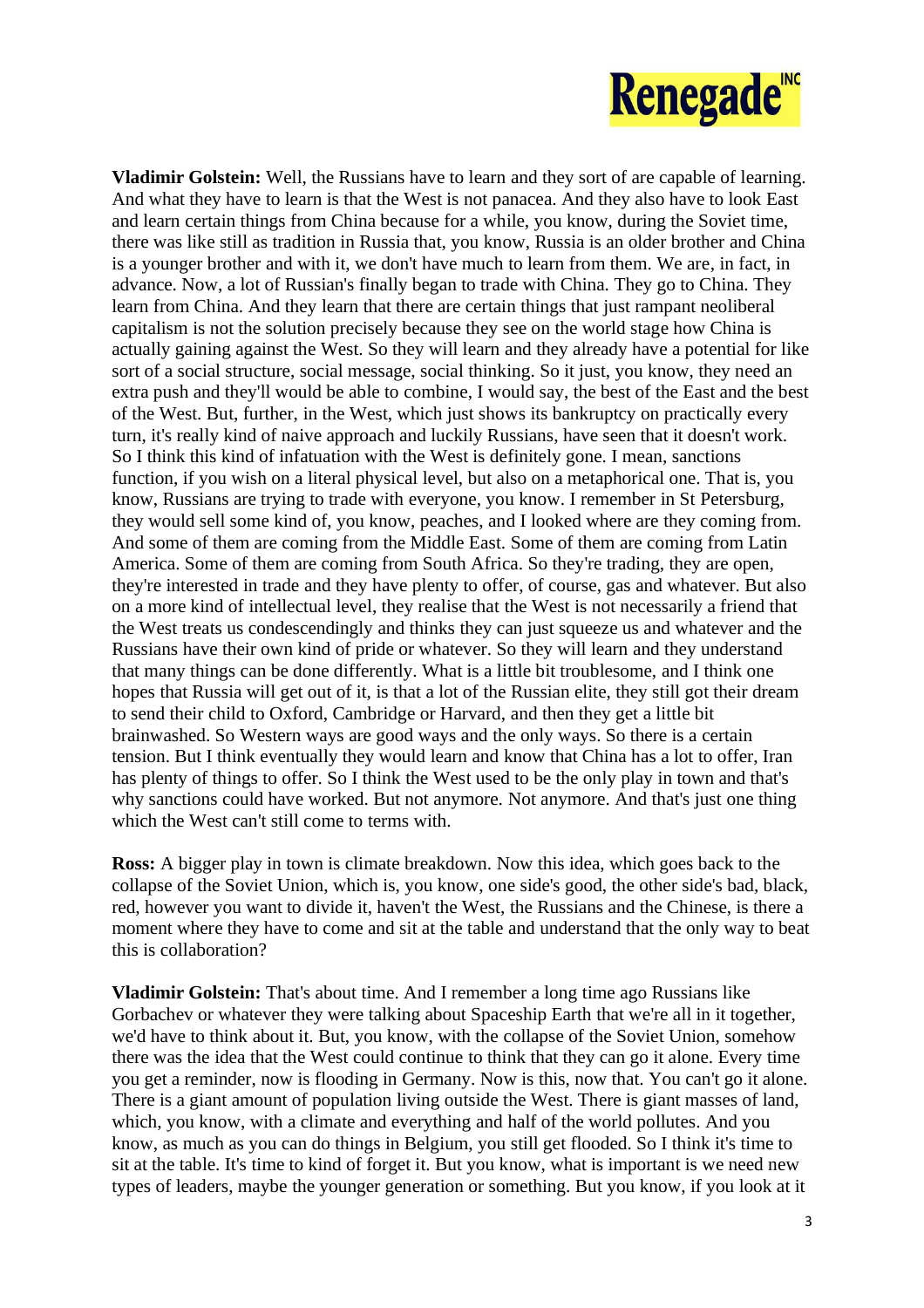

in United States continue well early way into the 21st century, they continue to be run by these baby boomers, people who formed around the Second World War with this kind of particular mentality. And I think the system is very well entrenched and they try to preserve it. So I think, you know, changes, you know, we know that that's how the nature and the world teaches us, you know, by sending all this kind of cataclysm. So eventually, we'll learn. But I think it will take a different type of leader. So the world waits.

**Ross:** Andrei Nekrasov, really wonderful to have you on Renegade Inc. Thanks for joining us.

**Andrei Nekrasov:** Thank you.

**Ross:** History, as we know, is written by the victors. After 1991, when the Soviet Union fell and the wall came down, really in the West, we've only had one version of events. You're a film maker, somebody who looks at narrative a lot, looks at people, thinks about story. What's the other narrative from Russia from '91 to the present day?

**Andrei Nekrasov:** Well, for the majority of Russians, the 90s was at best complicated and challenging, but tragic also for a lot of people, and the word democracy was just a slogan in name. You know, it had nothing to do with power of the people. It was an ideological beacon for some. But in fact, President Yeltsin at the time was not even elected as a president of this new capitalist Russia. He was elected as president of the Soviet Union Republic and then in 96, had a popularity rating of six percent, according to some sources, 2 percent, then miraculously won an election so that couldn't be democratic. Even liberals admit there was manipulation and it wasn't a free and fair election. So democracy was some kind of capitalist ideology, not even capitalist but a sort of rubber baron capitalism, the completely unfair and sometimes financially criminal privatisation. That is the real narrative. The 91 revolution, as far as I'm concerned, was a failure. It was technically a failure. So then one shouldn't be surprised that there would be a reaction, a counter revolution in respect of that 91 Russian anti-communist revolution.

**Ross:** It's not the first time that democracy, the word democracy, has been used to so-called liberate new markets, lets put it that way. Shock therapy is what happened in the 90s, and a lot Western so-called investors got very, very rich in exploiting natural resources and labour and other things in Russia. Yeltsin really let that happen, didn't he?

**Andrei Nekrasov:** Well, some people say that he personally wasn't even very corrupt. He liked a drink or two. But his entourage certainly was. And he was a failure. You know, people now say whatever they want, that he saved Russia, even the West, from communism because he came to Washington to declare, mea culpa - we, the Russians are to blame for all the wars, all the bad things that happened in the 20th century to the American congress with the Vietnam War, etc. fresh in their memories. But, certainly, he was a failure as far as I'm concerned. And so the reaction followed.

**Ross:** His entourage, did they have a neoliberal mindset? Did they embrace shock therapy and think that actually what you could do almost overnight is jam-in all this so-called progress and things would be, you know, the land of milk and honey?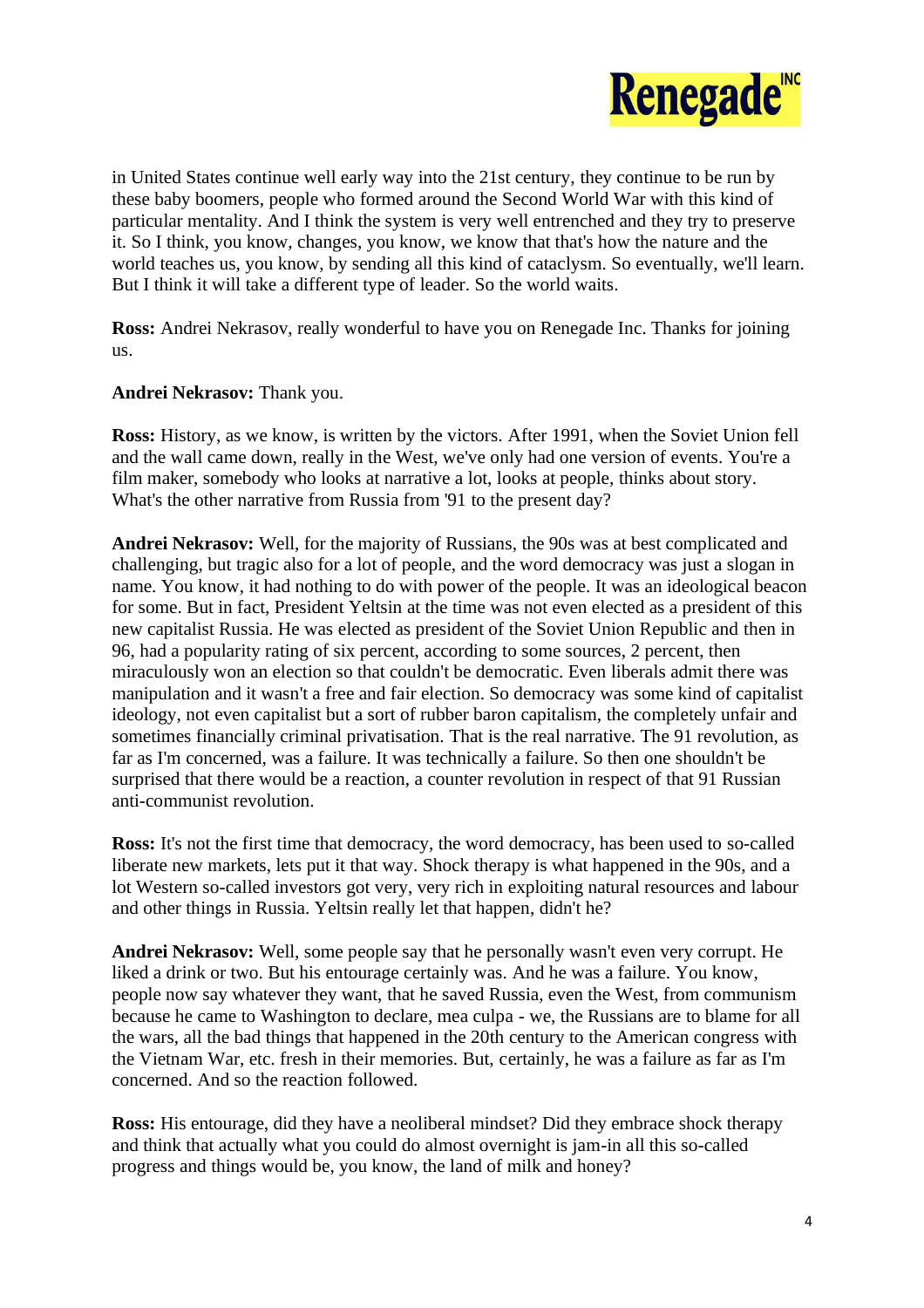

**Andrei Nekrasov:** Well, absolutely. You know, when Margaret Thatcher said there's no alternative, in Russia, it was no alternative multiplied by a hundred. The people were told by the government, by Yeltsin's entourage, and by the West, by the way - by the neoliberal gurus - there is no alternative. This is what you get is a slogan which was of course, a lie, because there were all kinds of ways to restructure and reform the Soviet economy.

**Ross:** Enter Mr. Vladimir Putin, seen as a successor to Boris Yeltsin. Yeltsin famously said to him, Save Russia, look after Russia, Vladimir. And he spotted the oligarch class who also spotted the Western rent seekers. And he also thought about Mother Russia. Put all that together and tell us then what happened.

**Andrei Nekrasov:** Putin had a host of problems to deal with. He had a defeat in Chechnya, had just a few oligarchs controlling the whole country, not just the economy, but the whole country, culture, politics. And he started to try to solve these problems one by one. And by the way, I was an early critical of Vladimir Putin when whilst the Western leaders like Tony Blair and George W. Bush were at first supporting him. I can now see that Putin was an absolutely logical historical reaction of the Russian people, not just Putin personally. But what happened in the 90s was not going to be left without a kind of histories response. As a Russian, I can tell you the Russian people were going to react, were going to try and take control of their country. Putin's main problem was, of course, that Russia by then was ultracapitalist, He had seven or so oligarchs who not only had all the power in Russia, but which were gradually, you know, selling those assets or merging in all kinds of operations to the West. So Putin had to deal with this, and the ways he dealt with it may have shocked some. But he did change the tide. Putin is called in the West as an enemy of the Russian people by some which is the narrative which is completely false. Putin himself and the support he had from the Russian people were a reaction to the neoliberal '90s. So both economically he was he was trying to change inside Russia. He was trying to change whatever he could change, whatever he could save, from the Soviet Union. But also, maybe most importantly, geopolitically, he would have none of Yeltsin's sort of compliance with the Western domination.

**Ross:** Professor Vladimir Golstein, welcome back to Renegade Inc. In that first half, you talked about, thematically, leadership and you specifically said the baby boomers are still an entrenched mentality. It harks, in a sense, back to the Nixon era, and they're still throwing out the stuff that they have ever - socialism bad, Russia bad, capitalism is the only way forward, leaders of the free world. The list goes on. Why do you think the West got stuck in such a leadership rut, a leadership rut so deep that it delivered, let's face it now, a very forgetful President Joe Biden, and hasn't been able to move away from that old world mentality, that old thinking? Why did it get stuck in such a rut if, economically and politically, it's supposed to be so dynamic?

**Vladimir Golstein:** Well, you know, there is a good American saying, unfortunately, which sounds like if it ain't broke, don't fix it. So from the perspective of, you know, wealthy establishment classes, it's not broken. They can pat themselves on the back saying, we won the Cold War. Our main enemy - again, thinking about the Cold War - the Soviet Union collapsed. Socialism not going to do anything. We're doing so well. The whole world kind of listens to us. And I think people persist that that's what they're thinking. And again, if you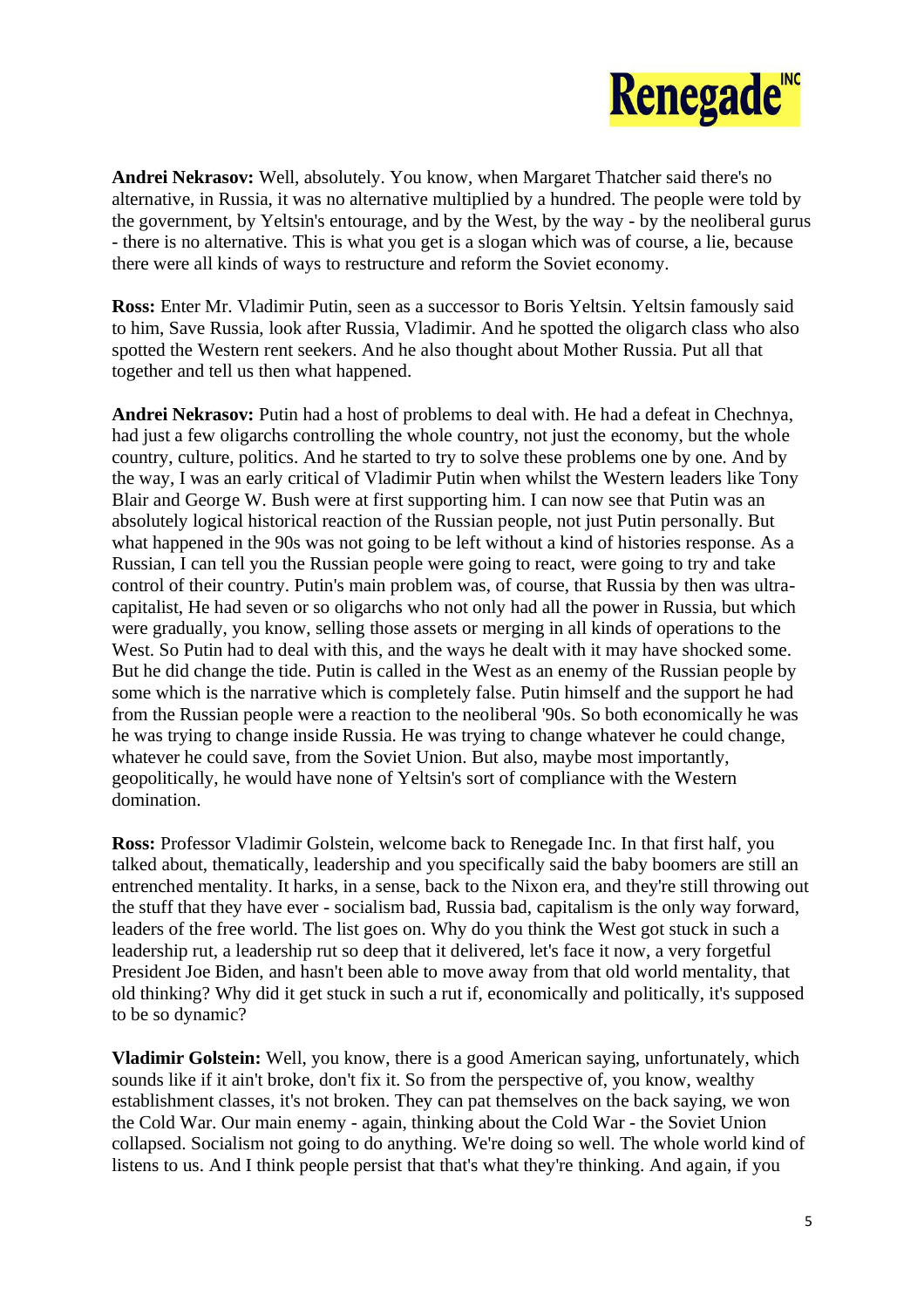

live sort of comfortably in a particular way of life, it's very hard to change. You know, you don't want to change. You know, so again going back even to the philosophy, there is a very famous Hegel discussion of master-slave dialectics where he says that a slave who has to fight and liberate itself longs to think quickly and acquire skills and eventually might become a master. Well, a master is just too lazy to change his way. So this is like they are stuck in the old ways.

**Ross:** Let's come to solutions. Vladimir, insofar as if we agree and people watching this agree that we don't have the luxury anymore of this massive standoff and you know, the to and fro of it all, the empty words from presidents. If we agree that we need collaboration, where do we start with solutions? Because it seems to me, and I do say it's a luxury, this luxury of this standoff, only a few people, a handful, the elites that you've talked about benefit from it, as well as, of course, the military-industrial complex.

**Vladimir Golstein:** Yeah, that's absolutely true. But you know there should be a very strong pressure on politicians willing to sort of get engaged. And I think dogmatism should be thrown away. Honestly, I lived in the Soviet Union and, you know, socialism and I have my serious doubts about, you know, at least Soviet times. I've seen the United States capitalism. I have my doubts about that. So, you know, it was important to approach this with an open mind, and I know certain things work. You know, like when China build a new city and try to build eight lines of roads around it and think even, you know, in terms of 50 years, that's important. We have to learn from that. But we also have to learn, indeed, how to take care of a forgotten individual, forgotten person, and not to think just the number. So I think, you know, each society has plenty to offer as long as we don't try to shove it down others throats. And also have like sane people to cooperate and say we have limited resources. We probably should do something with overpopulation. We should think about something neither at the expense of one country or another. But I think there's enough of goodwill, precisely that humanity is not stupid. We might be on the on the brink of extinction. So I think there will be a desire to do certain things as long as there is again trust established. And we know that we're dealing with a seriously responsible person, not liars, not crooks. You know, if there is no trust on that level, then there is no trust. But I think eventually there will be trust and there will be trust in people who will say, we want to learn from each other and want to work together.

**Ross:** You're a pragmatist and also steeped in cultural studies. You've read the great authors. From an IT point of view, you have understood, you know, where we're headed with tech. How does the next five/ten years look from where your stood? Give us the historical context and where we may get to or where we could get to over that period.

**Vladimir Golstein:** I think tech made a lot of, you know, good, good things. We do live in the global world now. The idea of global village is absolutely obvious. Like you can say, ten years ago I wouldn't be able to sit in my home and talk to you. You know, I had to drive for some studio and there will be some kind of use of sort of fancy satellite. Now it's all possible. So actually we are connected. We know what's happening in Yemen. We know what's happening in, you know, in Germany. So that's a big help. And I think it would enable people and that type of tech actually to keep fingers on the pulse. And, you know, now we have this sort of communication, it's much more difficult for politicians to lie about what's happening